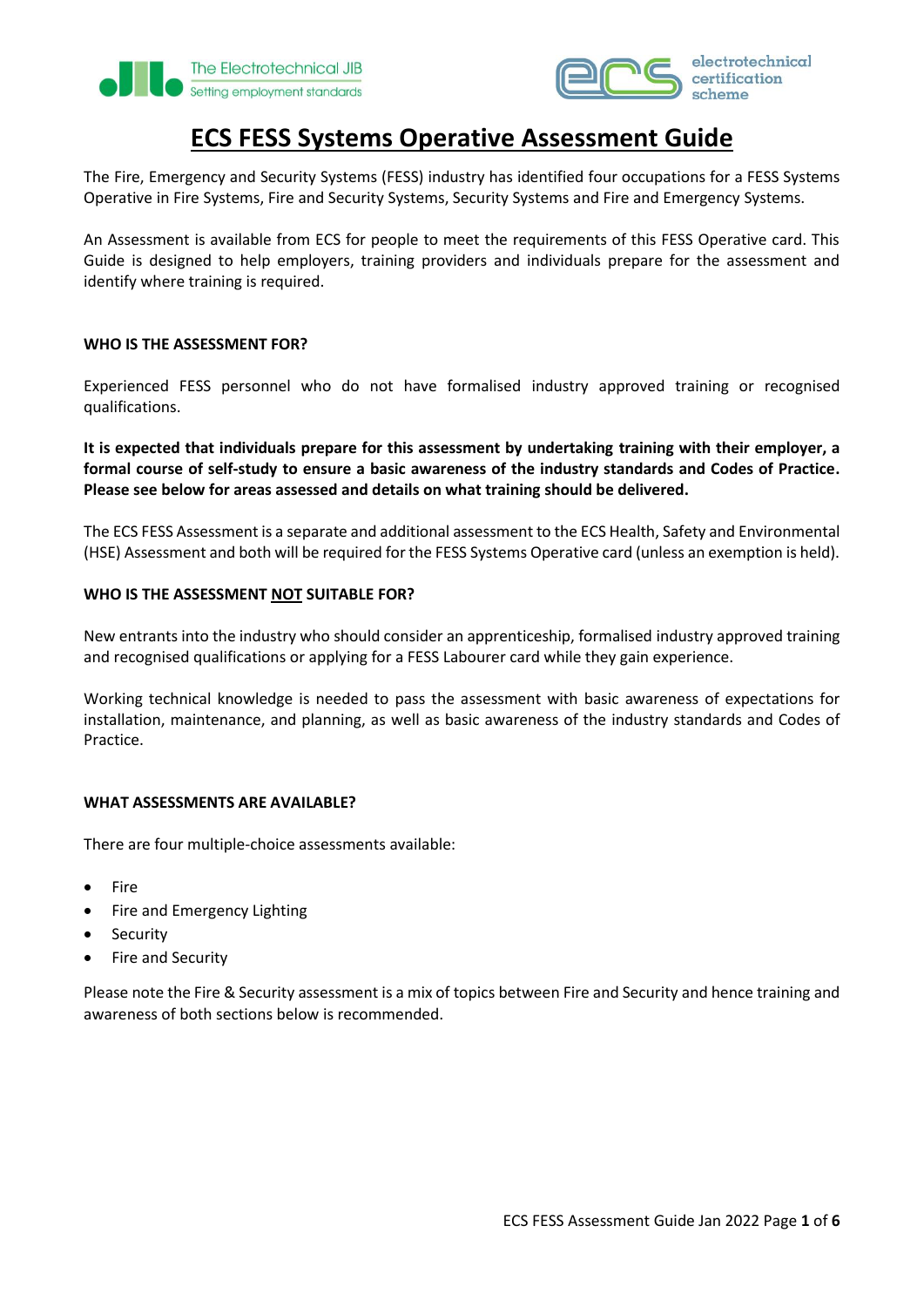



## **WHAT ARE THE ECS FESS OPERATIVE CARD REQUIREMENTS?**

To apply for an ECS card as a FESS Systems Operative the applicant must:

1. Hold the ECS Health, Safety and Environmental (HS&E) assessment (or exemption)

plus

2. The specific FESS assessment for the ECS occupation that is being applied for (e.g. one of the four routes above) or a recognised qualification in fire & security.

For full details of FESS ECS card requirements please se[e www.ecscard.org.uk/fess-operative](http://www.ecscard.org.uk/fess-operative)

## **The delegate MUST sit the correct multiple-choice assessment that corresponds to the ECS card occupation that they are applying for.**

The expected health and safety knowledge expected of such a role, including electrical safety, working safely, communication and environmental awareness are contained within the separate ECS Health, Safety and Environmental Assessment. This ECS HSE assessment will also need to be passed unless a valid exemption is held.

Information on the content and questions for th[e ECS HSE assessment can be found on the ECS website here.](https://www.ecscard.org.uk/content/Health,-Safety-Environmental-Assessment)

## **Assessment Availability**

All assessments are available through online software which can be taken remotely.

Assessments are also available to book in physical centres, such as at the JIB offices in Swanley, Kent. To book either an online or physical assessment, please call 01322 661633.

Employers can also book remote assessments for their employees through the ECS Employer Portal. Employees should speak to their employer about arranging any training and assessment. Employers can add these assessments to their account, if registered to deliver ECS HSE assessments, by emailing [guidance.portal@ecscard.org.uk](mailto:guidance.portal@ecscard.org.uk) 

Some training providers also offer the assessment. Please see the [ECS website](https://www.ecscard.org.uk/content/FESS-Assessment) for more information.

#### **About the Assessment**

Each assessment consists of 30 questions across a range of topics relevant to the chosen FESS occupation to be completed in 30 minutes. Each question will require one correct answer to be selected from a choice of four possible answers given. The pass mark is 24 (80%) correctly answered questions.

The delegate will be informed of their result at the end of the assessment and their MyECS account will be automatically updated.

**For full details of the Electrotechnical Certification Scheme (ECS) and the qualification requirements to ECS card applications please visi[t www.ecscard.org.uk](http://www.ecscard.org.uk/)**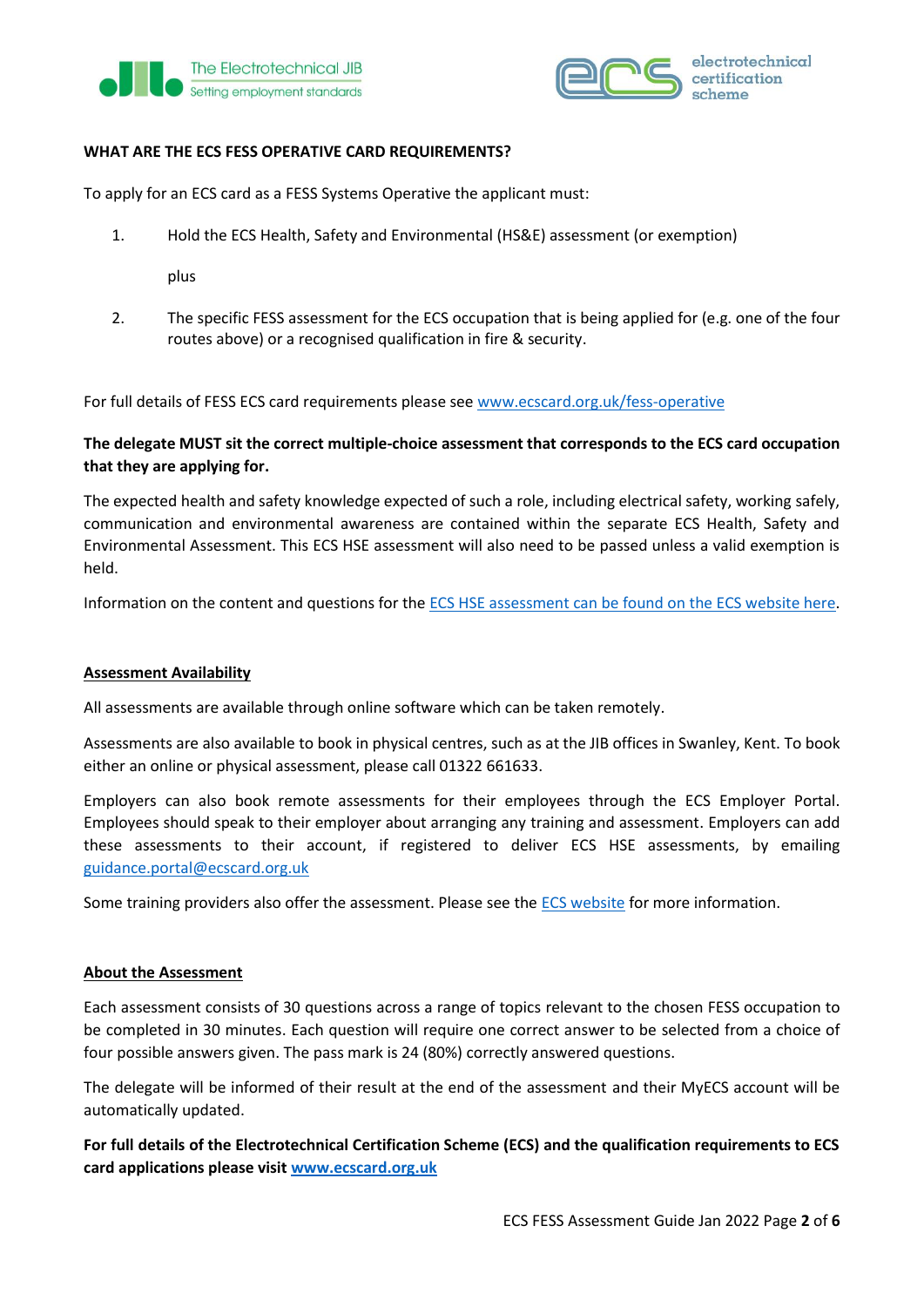



## **Criteria for Assessment**

The below sets out the criteria for each technical assessment for the Fire, Emergency and Security Systems opertive assessments in (i) Fire (ii) Fire and Emergency Lighting (iii) Security and (iv) Fire and Security.

| <b>Assessment</b><br>area - Level 2                                                        | <b>Criteria for assessment and</b><br>number of questions                                                                                                                                                                                                                                                                                                                                    | Notes / comments / resources                                                                                                                                                                                                                                                                                                                                                                                                                                                                                                                                                                                                                                                                                                                               |  |  |  |  |
|--------------------------------------------------------------------------------------------|----------------------------------------------------------------------------------------------------------------------------------------------------------------------------------------------------------------------------------------------------------------------------------------------------------------------------------------------------------------------------------------------|------------------------------------------------------------------------------------------------------------------------------------------------------------------------------------------------------------------------------------------------------------------------------------------------------------------------------------------------------------------------------------------------------------------------------------------------------------------------------------------------------------------------------------------------------------------------------------------------------------------------------------------------------------------------------------------------------------------------------------------------------------|--|--|--|--|
| <b>FIRE PATHWAY</b><br>Note: Applicable to Analogue and addressable fire systems           |                                                                                                                                                                                                                                                                                                                                                                                              |                                                                                                                                                                                                                                                                                                                                                                                                                                                                                                                                                                                                                                                                                                                                                            |  |  |  |  |
| <b>AWARENESS OF</b><br><b>PLANNING AND</b><br><b>DESIGN</b>                                | Understand risk assessment and<br>1.<br>method statements for the<br>installation (2 questions)<br>Ability to select (and locate) the<br>2.<br>correct components for the fire<br>alarm system (6 questions)                                                                                                                                                                                 | Demonstrate awareness and adherence to BS 5839: fire<br>detection and alarm systems for buildings<br>www.fia.uk.com/resources/british-standards/bs-<br>5839-series.html                                                                                                                                                                                                                                                                                                                                                                                                                                                                                                                                                                                    |  |  |  |  |
| <b>INSTALLATION</b>                                                                        | 3. Ability to install to the agreed design<br>proposal (specification) (4 questions)<br>4. Is the system installed to relevant<br>industry standards, codes of practice<br>and legislation? (6 questions)<br>5. Ability to electrically test cables and<br>interconnections (3 questions)<br>6. Correct programming of the fire<br>alarm system to meet the design<br>proposal? (1 question) | Consider the correct cable containment and fixing<br>methods are used<br>Consider the correct type and use of cable<br>re the right components used / locations are correct<br>Are any changes to the design needed; if so, how is this<br>communicated to company and/or client?                                                                                                                                                                                                                                                                                                                                                                                                                                                                          |  |  |  |  |
| <b>MAINTENANCE</b><br>Note: Applicable<br>to preventative<br>and corrective<br>maintenance | 7. Ability to carry out preventative<br>maintenance to the system in<br>accordance with industry standards<br>and code of practice (3 questions)<br>Ability to identify & repair faults on a<br>8.<br>fire alarm system (3 questions)<br>Correct completion of company<br>9.<br>maintenance documentation to<br>relevant standard (2 questions)                                              | Faults on a system may include one or more of:<br>components<br>interconnections<br>power<br>environmental<br>earth fault<br>load testing, and<br>notification faults.<br>Smoke simulation to trigger detectors<br>Correct operation of auto detection, manual call points, door<br>release units etc.<br>Types of compliance certificates & common fields to be filled<br>The reason of a premises logbook and what is recorded.<br>Importance of good documentation to include detector<br>selection, application, system configuration, cause & effect<br>Describe the responsible obligations on daily, weekly, and<br>annual test procedures<br>Describe how you instruct the responsible person on<br>operating a system to fulfil their obligations |  |  |  |  |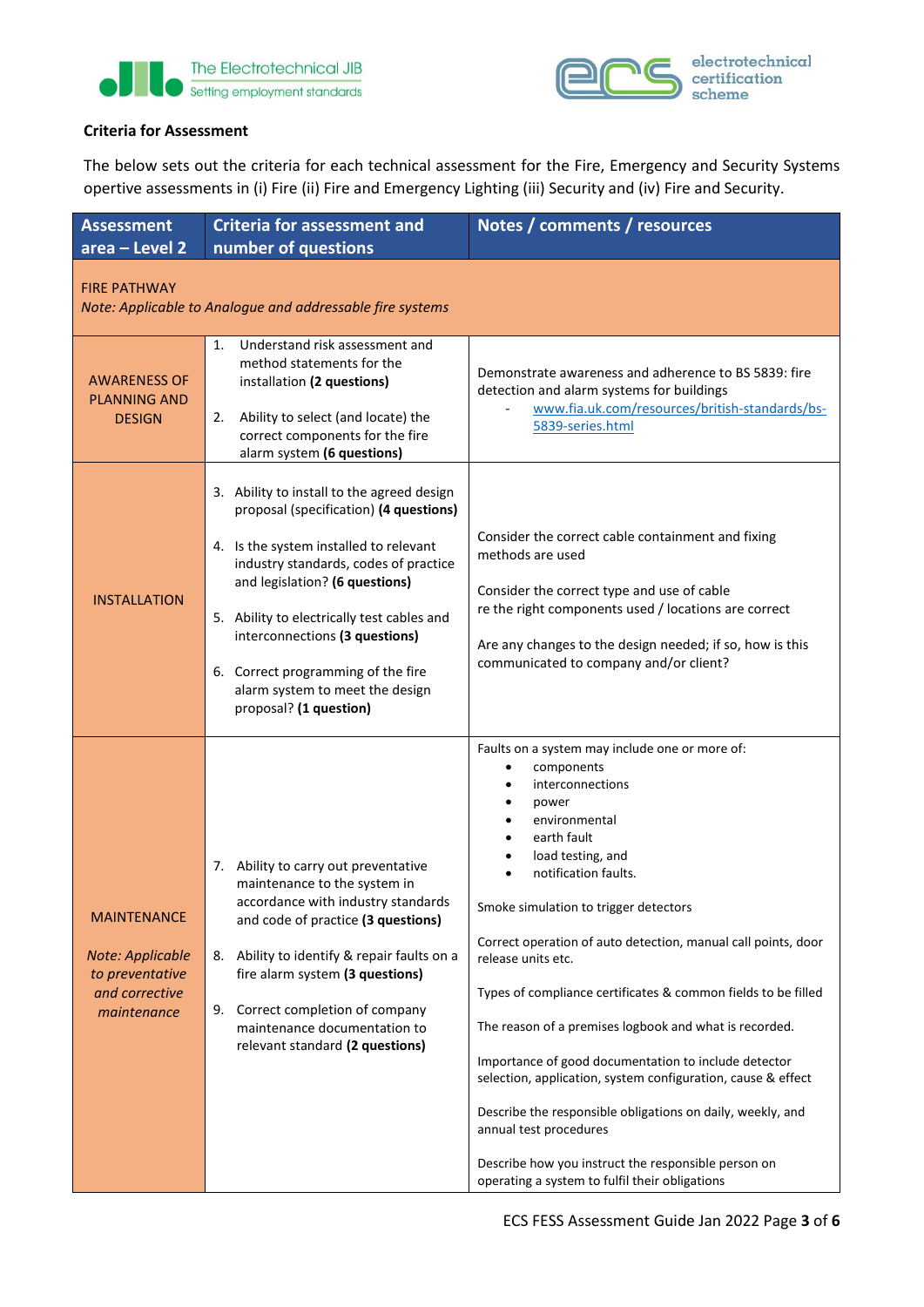



| <b>Assessment</b><br>area - Level 2                                                                   | <b>Criteria for assessment and</b><br>number of questions                                                                                                                                                                                                                                                                             | Notes / comments / resources                                                                                                                                                                                                                                                                                                                                                                                                                                                                                                                                                                                                                                                                                                                                                             |  |  |  |  |
|-------------------------------------------------------------------------------------------------------|---------------------------------------------------------------------------------------------------------------------------------------------------------------------------------------------------------------------------------------------------------------------------------------------------------------------------------------|------------------------------------------------------------------------------------------------------------------------------------------------------------------------------------------------------------------------------------------------------------------------------------------------------------------------------------------------------------------------------------------------------------------------------------------------------------------------------------------------------------------------------------------------------------------------------------------------------------------------------------------------------------------------------------------------------------------------------------------------------------------------------------------|--|--|--|--|
| Fire and Emergency lighting pathway<br>Note: Applicable to self-contained and central battery systems |                                                                                                                                                                                                                                                                                                                                       |                                                                                                                                                                                                                                                                                                                                                                                                                                                                                                                                                                                                                                                                                                                                                                                          |  |  |  |  |
| <b>AWARENESS OF</b><br><b>PLANNING AND</b><br><b>DESIGN</b>                                           | 1. Understand and apply risk<br>assessment to allow planning of<br>the installation (2 questions)<br>Ability to select (and locate) the<br>2.<br>correct components for the<br>system (5 questions)                                                                                                                                   | Demonstrate awareness and adherence to BS5266 and<br>BS7671<br>www.fia.uk.com/resources/british-standards/bs-<br>$\bullet$<br>5266-emergency-lighting.html<br>https://electrical.theiet.org/bs-7671/                                                                                                                                                                                                                                                                                                                                                                                                                                                                                                                                                                                     |  |  |  |  |
| <b>INSTALLATION</b>                                                                                   | Ability to install to the agreed<br>3.<br>design proposal (specification) (4<br>questions)<br>Is the system installed to<br>4.<br>relevant industry standards,<br>codes of practice and legislation?<br>(6 questions)                                                                                                                 | Consider the correct cable containment is used<br>Consider the correct type and correct use of cable<br>Are the right components used and locations correct?<br>Location at points of emphasis and spacing                                                                                                                                                                                                                                                                                                                                                                                                                                                                                                                                                                               |  |  |  |  |
|                                                                                                       | Ability to test the emergency<br>5.<br>lighting installation (3 questions)<br>Correct programming of the<br>6.<br>system to meet the design<br>proposal (4 questions)                                                                                                                                                                 | Disability glare<br>Are any changes to the design needed; if so, how is this<br>communicated to company and/or client?<br>Correct positioning to achieve relevant Lux levels                                                                                                                                                                                                                                                                                                                                                                                                                                                                                                                                                                                                             |  |  |  |  |
| <b>MAINTENANCE</b><br><b>Note: Applicable</b><br>to preventative<br>and corrective<br>maintenance     | Ability to carry out preventative<br>maintenance to the system in<br>accordance with industry<br>standards and code of practice (3<br>questions)<br>Ability to identify & repair faults<br>8.<br>on the system (2 questions)<br>Correct completion of company<br>9.<br>maintenance documentation to<br>relevant standard (1 question) | Faults on a system may include one or more of the<br>following:<br>components<br>٠<br>interconnections<br>$\bullet$<br>power / charge fail<br>$\bullet$<br>environmental<br>earth fault<br>load fault<br>tube / lamp / LED failure<br>Devices could include self -contained NM, ME lights,<br>central battery systems, test points, switches,<br>appropriate diffusers & signage.<br>Carry out electrical tests such as earth fault loop<br>impedance<br>Describe the reason of a premises logbook and what is<br>recorded.<br>Describe the importance of good documentation.<br>Describe the responsible obligations on daily, weekly,<br>monthly, and annual test procedures.<br>Describe how you instruct the responsible person in<br>operating a system to fulfil their obligations |  |  |  |  |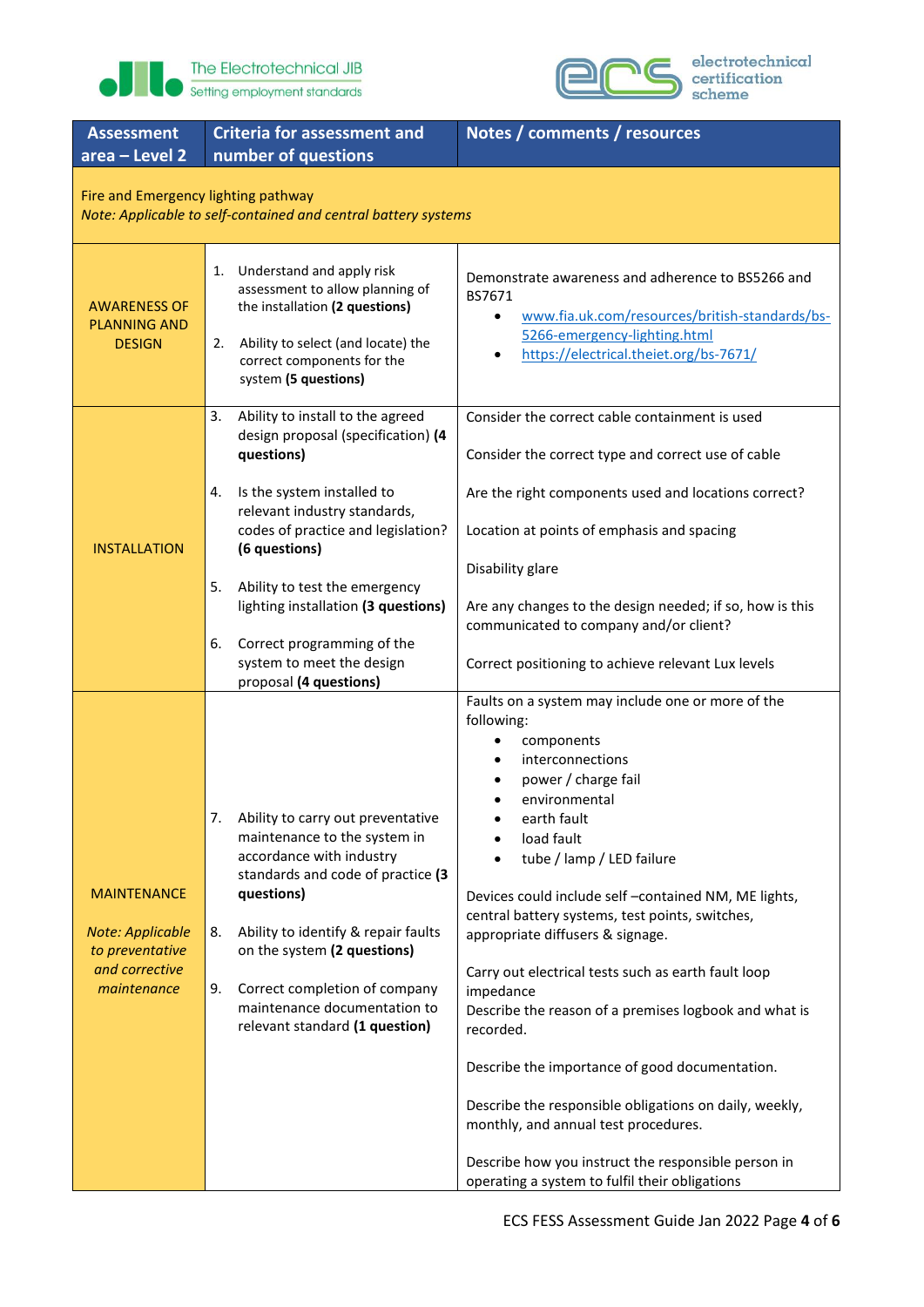



electrotechnical<br>certification<br>scheme

| <b>Assessment</b><br>area - Level 2                                                        | <b>Criteria for assessment and</b><br>number of questions                                                                                                                                                                                                                                                                                                                                                                                          | Notes / comments / resources                                                                                                                                                                                                                                                                                                                                                                                                                                                                                                                         |  |  |  |
|--------------------------------------------------------------------------------------------|----------------------------------------------------------------------------------------------------------------------------------------------------------------------------------------------------------------------------------------------------------------------------------------------------------------------------------------------------------------------------------------------------------------------------------------------------|------------------------------------------------------------------------------------------------------------------------------------------------------------------------------------------------------------------------------------------------------------------------------------------------------------------------------------------------------------------------------------------------------------------------------------------------------------------------------------------------------------------------------------------------------|--|--|--|
| <b>SECURITY PATHWAY</b><br>Note: Applicable to I&HAS, VSS or Access Control                |                                                                                                                                                                                                                                                                                                                                                                                                                                                    |                                                                                                                                                                                                                                                                                                                                                                                                                                                                                                                                                      |  |  |  |
| <b>AWARENESS OF</b><br><b>PLANNING AND</b><br><b>DESIGN</b>                                | Understand risk assessment and<br>1.<br>method statements for the<br>installation (3 questions)<br>Ability to select (and locate) the<br>2.<br>correct components for the<br>application (7 questions)                                                                                                                                                                                                                                             | Demonstrate awareness and adherence to:<br>TS 50131-7, PD 6662, BS 9263, BS 8243 for<br>٠<br>Intruder & Hold-up Alarm Systems (HAS)<br>BS EN 62676-4 for Video Surveillance Systems<br>٠<br>BS EN 60839-11-1 for Access Control<br>BS 8418 Detector Activated CCTV Systems<br>$\bullet$<br>BS 8591 Remote Centres receiving signals from<br>alarm systems<br>An example of a standards list can be found here -<br>https://www.nsi.org.uk/wp-content/uploads/2021/02/NSF-<br>700.11-NACOSS-Gold-and-Systems-Silver-Scheme-<br>Standards-Feb-2021.pdf |  |  |  |
| <b>INSTALLATION</b>                                                                        | 3. Ability to install to the agreed<br>design proposal (specification) (5<br>questions)<br>4. Is the system installed to relevant<br>industry standards, codes of<br>practice and legislation? (6<br>questions)<br>5. Ability to electrically test cables<br>and interconnections (1 question)<br>6. Correct programming of the<br>security system to meet the design<br>proposal? (1 question)                                                    | Consider the correct cable containment is used<br>Consider the correct type and use of cable<br>Are the right components used / locations correct?<br>Are any changes to the design needed; if so, how is this<br>communicated to company and/or client?                                                                                                                                                                                                                                                                                             |  |  |  |
| <b>MAINTENANCE</b><br>Note: Applicable<br>to preventative<br>and corrective<br>maintenance | 7. Ability to carry out preventative<br>maintenance to the system in<br>accordance with industry<br>standards and code of practice (1<br>question)<br>8. Ability to identify & repair faults on<br>a security system (2 questions)<br>9. Correct completion of company<br>maintenance documentation to<br>relevant standard (2 questions)<br>10. Ability to demonstrate security<br>systems to the client or their<br>representative (2 questions) | Faults on a system may include one or more of the<br>following:<br>components<br>$\bullet$<br>interconnections<br>$\bullet$<br>power<br>environmental<br>$\bullet$<br>network or notification faults<br>operator error                                                                                                                                                                                                                                                                                                                               |  |  |  |